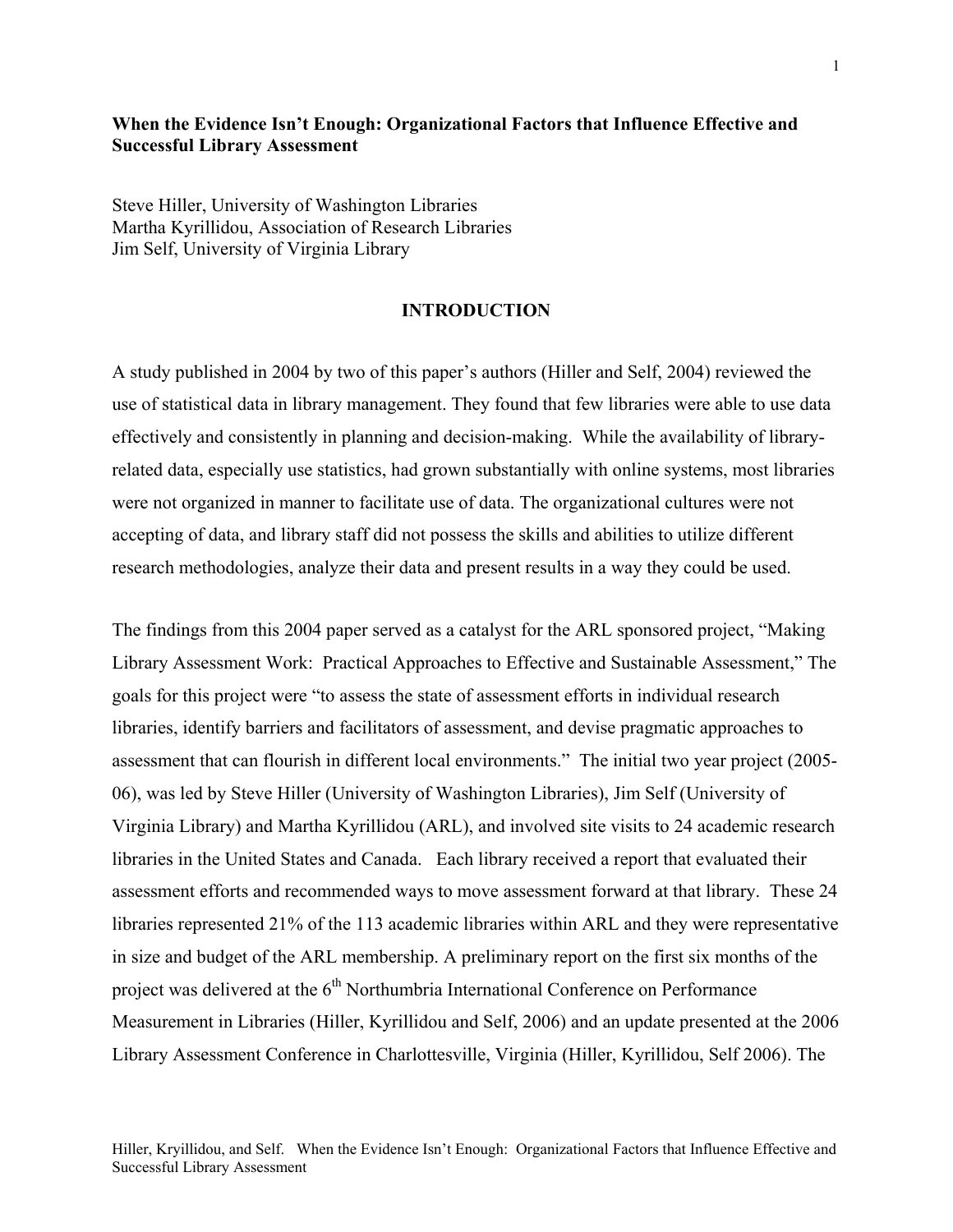success of the project led the Association of Research Libraries to continue this effort as an ongoing service called "Effective, Sustainable and Practical Library Assessment."

This study is based on the findings of the two year effort; it examines the organizational factors that facilitate and impede effective data use and the implications for assessment in research libraries. While local conditions and organizational cultures play important roles in the approach each library has taken to assessment, several other factors have emerged as keys to developing effective, sustainable and practical assessment. As libraries are increasingly asked to demonstrate the value they add to the academic enterprise and the difference they make to the work of faculty, students, clinicians and other researchers, just having good evidence is not enough if the library cannot effectively use that evidence to improve library services and address customer needs. This is not an evidence-based practice study but rather one that examines why evidence (the data on which a decision may be based) is not used more widely in libraries.

# **PROJECT METHODOLOGY AND INITIAL FINDINGS**

The "Making Library Assessment Work" project generated much useful information that can be drawn upon to review organizational factors and effective assessment. Project information came from a variety of sources, including: a self-evaluation of assessment activities and needs done by each of the 24 participating libraries; extensive discussion with a designated contact at each library; a review of library and institutional sources such as annual reports, strategic plans, accreditation self-studies, ARL and IPEDS statistics; and the observations and discussion that occurred during a 1.5 day site visit.

Libraries that participated in the project were asked to provide the following information related to assessment in a survey done prior to the visit:

- Summary of recent assessment activity
- Inventory of statistics
- Important motivators for assessment
- Organizational structure for assessment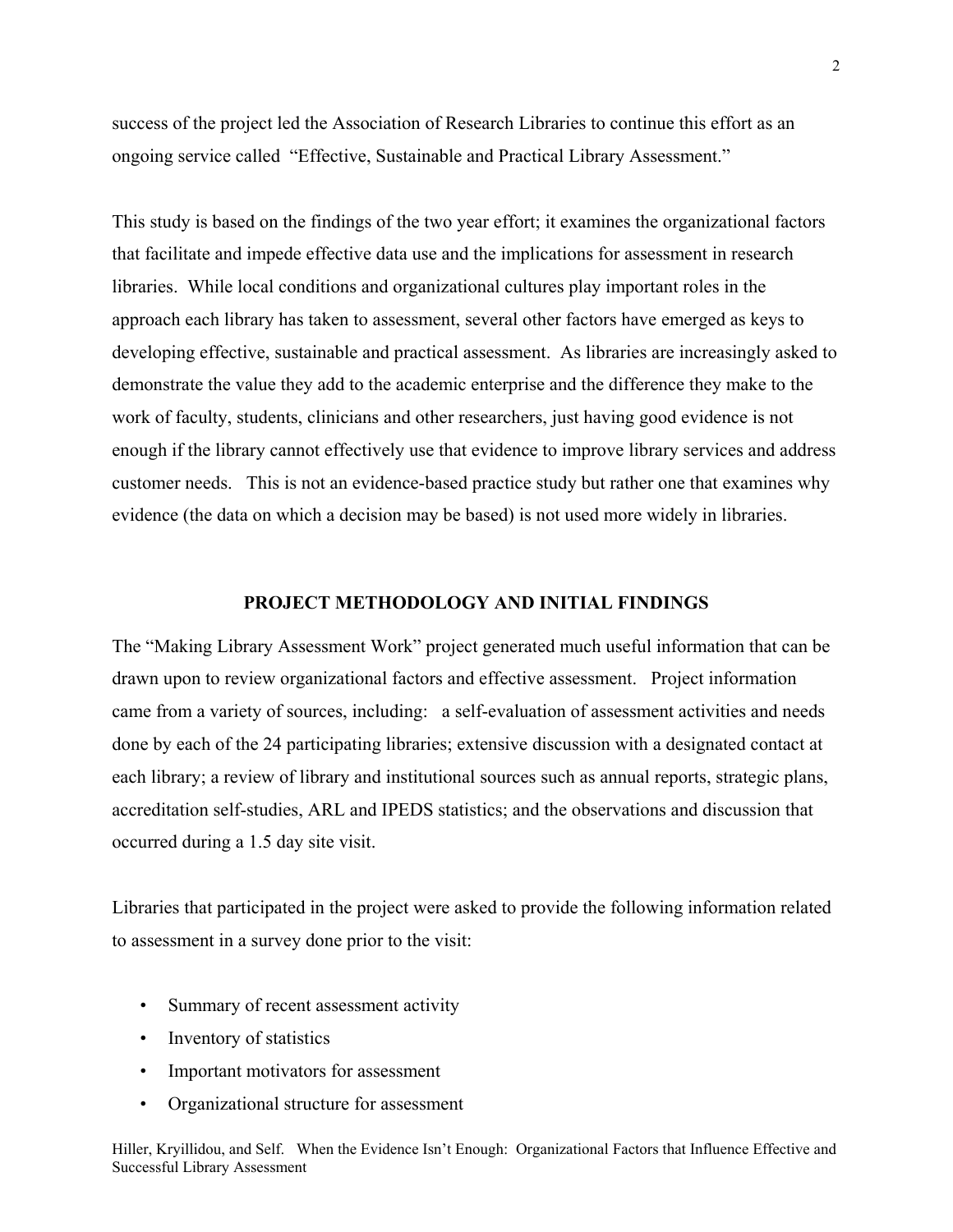- What has worked well
- Problems or sticking points
- Specific assessment areas to address
- Expectations for this effort

Follow-up discussions with the contact and a review of other sources provided additional context for the survey responses. Interestingly, these often revealed a number of assessment efforts that were not reported by the designated contact. The assessment methods and tools most commonly used prior to the visit were:

- LibQUAL+ $TM$  (all 24 libraries)
- Data mining, including E-metrics and use statistics (24 libraries)
- Usability testing (20 libraries)
- Locally developed customer surveys (16 libraries)
- Process analysis/improvement studies (12 libraries)
- Space/facility related studies (10 libraries)

Problems, issues, and specific areas identified to address were mainly focused on data, especially quantitative data, and establishing a culture of assessment.

- Using data effectively (23 libraries)
- Data collection methods (18 libraries)
- Data analysis (18 libraries)
- Staff competencies in research methodology and data use (17 libraries)
- Building a culture of assessment (16 libraries)

Based on our findings at the 24 libraries, we identified the following factors as important for effective library assessment:

- Library leadership
- Organizational culture

Hiller, Kryillidou, and Self. When the Evidence Isn't Enough: Organizational Factors that Influence Effective and Successful Library Assessment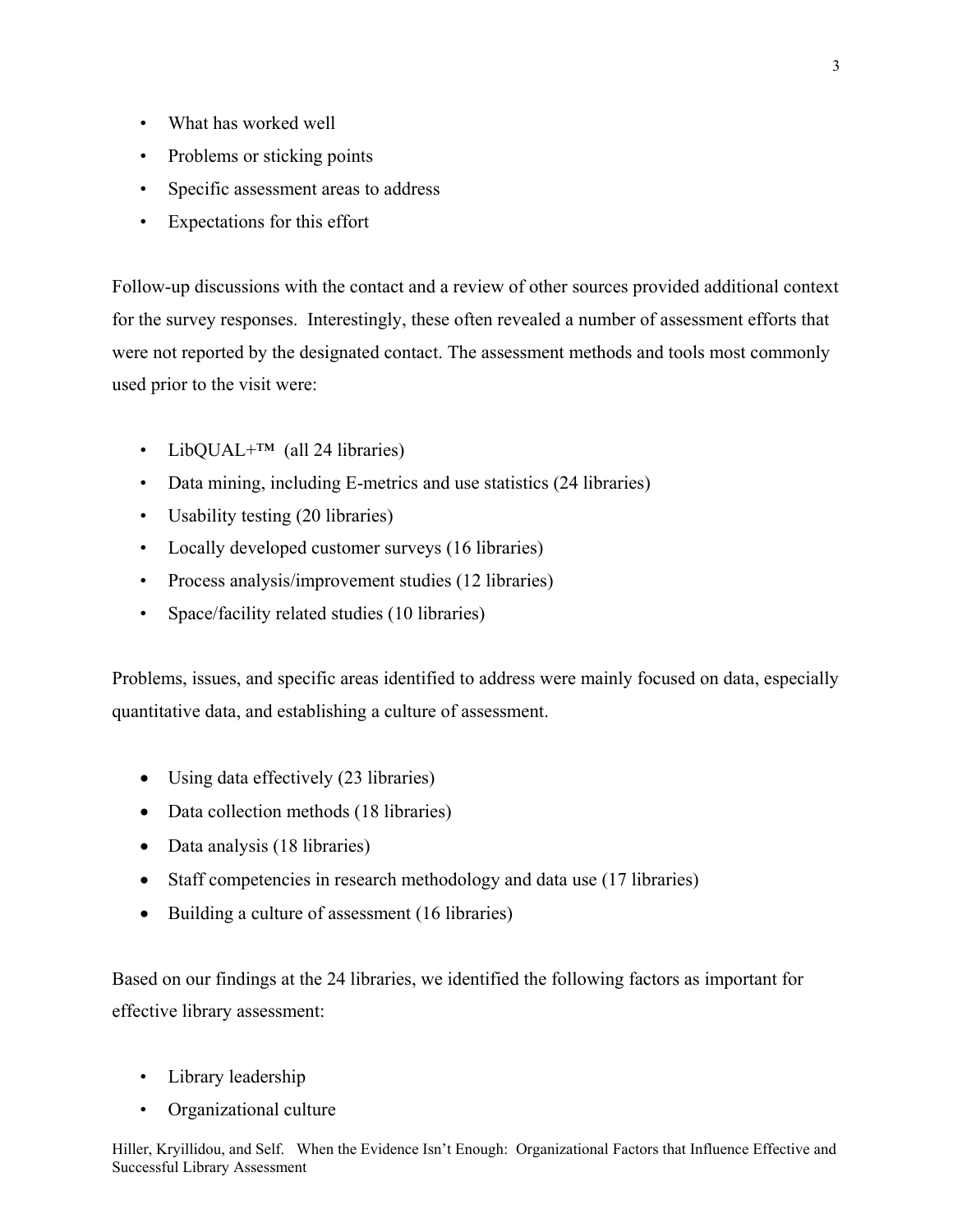- Identifying responsibility for assessment
- Library priorities
- Sufficiency of resources
- Data infrastructure
- Assessment skills and expertise
- Sustainability
- Analyzing and presenting results
- Using results to improve libraries

We found that the two most critical determinants for successful assessment were library leadership that promoted, supported and used assessment, and an organizational culture that was customer-centered and motivated to improve library services. If those two were lacking, it was unlikely that a library could perform useful and sustained assessment. If leadership and a customer-centered culture were in place, the effectiveness of the assessment program was dependent on the other factors listed above.

We now take a closer look at how these libraries acquired and used data in decision-making and the organizational factors that related to effective, sustainable and practical library assessment.

# **Acquiring the Evidence**

Evidence-based medicine and evidence-based management require a mind-set with two critical components: first, willingness to put aside belief and conventional wisdom; second, an unrelenting commitment to gather the facts and information necessary to make more informed and intelligent decisions, and to keep pace with new evidence and use the news facts to update practices. (Pfeffer and Sutton, 2006, p.14)

The primary motivators for engaging in assessment were the external ones of accountability and accreditation, and the internal ones of measuring achievement and improving library resources and services. Assessment has also grown in importance as libraries have become more customerfocused and outcomes oriented. The advent of "new measures" initiatives, especially by the Association of Research Libraries (ARL), helped refocus libraries on customer outcomes and to collect and use data that could assist libraries in improving services and adding value to the work of their communities.

Hiller, Kryillidou, and Self. When the Evidence Isn't Enough: Organizational Factors that Influence Effective and Successful Library Assessment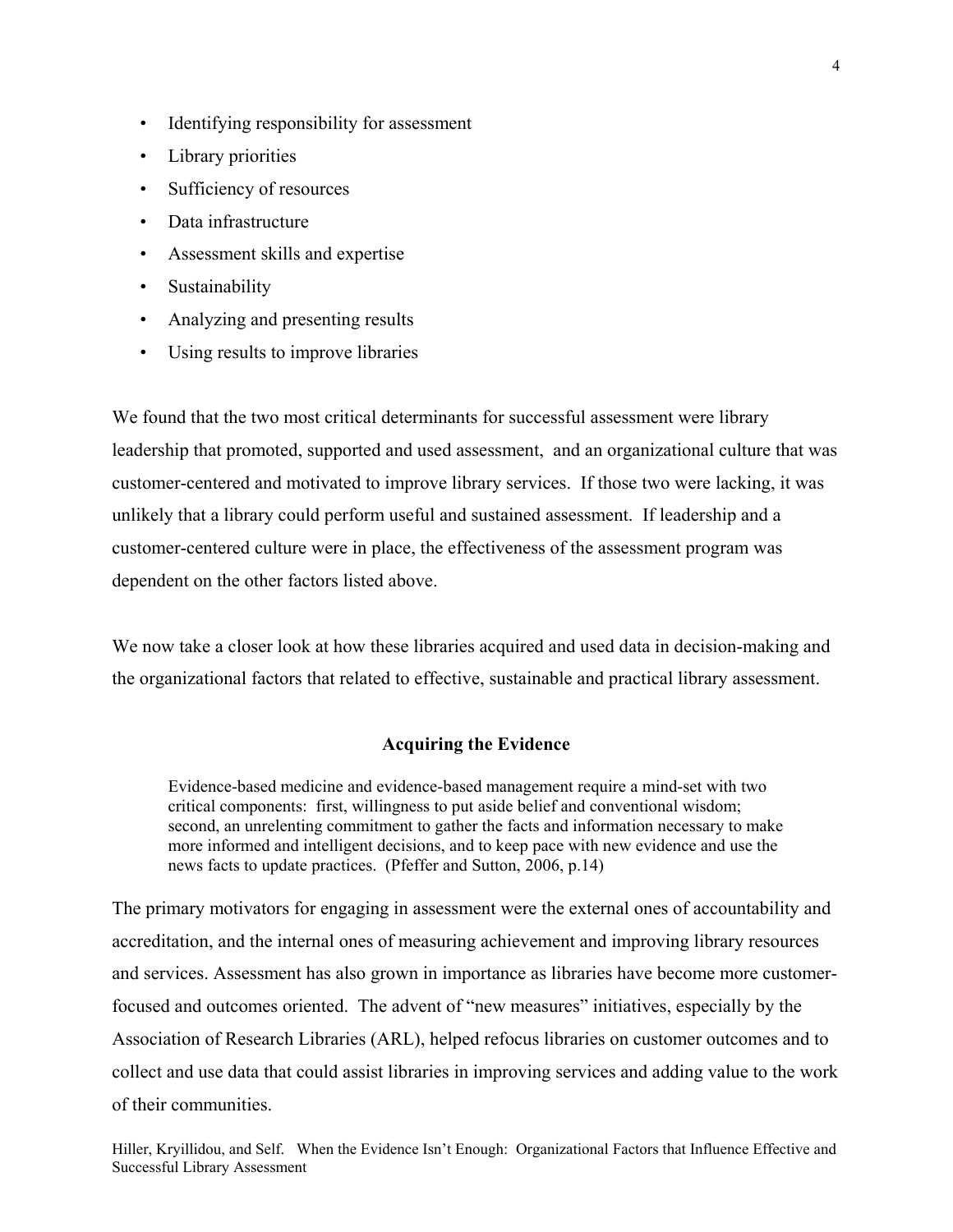North American academic research libraries have made great strides recently in acquiring data in three key areas that inform those motivators: customer satisfaction, use of electronic resources and Web usability. . The implementation of  $LibQUAL+TM$  as a customer satisfaction survey tool has grown from 12 academic research libraries in 2000 to more than one thousand libraries of all types and across the world (See references by Cook and Heath (2001) and Kyrillidou (2006) for additional information on LibQUAL+ $TM$ ). In the last five years (2003-2007), 99 of the 113 academic institutions that comprise the Association of Research Libraries have run LibQUAL+™ and it has become the de facto customer survey for academic institutions in North America. Indeed, all 24 ARL libraries that participated in the assessment project have done LibQUAL+<sup>TM</sup> during this period. The ability of LibQUAL+<sup>TM</sup> to provide baseline customer satisfaction plus comparisons internally (gaps between perceived level of service and the minimum and desired levels) and external comparisons with peer libraries have enhanced the utility of this method and provided a wealth of customer data. Cyclical surveying can also produce longitudinal comparisons and often provides indicators of improvement and change over time. The copious number of comments provided by survey respondents can constitute a rich source of qualitative information.

Complementing these customer satisfaction surveys are more sophisticated and accurate ways of counting use of electronic resources. While libraries have long been interested in tracking use of print and electronic resources these efforts were generally not done in a consistent or accurate manner. The development of standardized electronic usage definitions by Project Counter was a substantial step in the providing accurate and comparable use data by publishers and vendors to libraries. Libraries could now either get the data directly from producers or use a third party vendor to aggregate and organize this information. By combining accurate use data with cost information, libraries could now develop powerful cost-per-use data in managing collections and information resources. Once again, all of the 24 libraries that participated in the project were collecting some usage data systematically, especially as it related to online journal packages and bibliographic databases.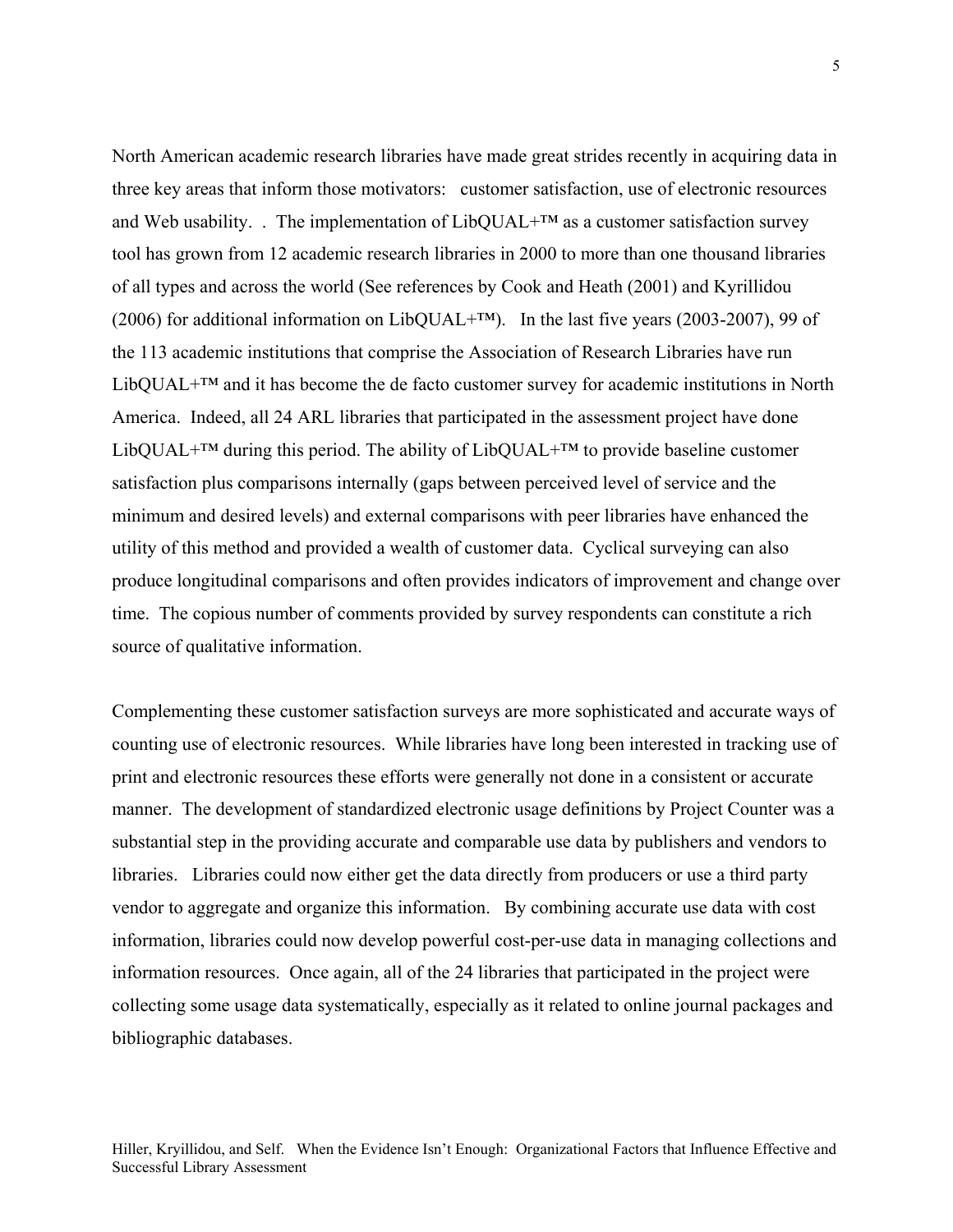Many academic libraries have employed a qualitative method – usability – to improve access to and organization of their virtual space so customers can more easily navigate and find information they need. These methods were borrowed directly from more than a decade of research in human-computer interaction and were instrumental in furthering user-centered design. Usability studies had been conducted in most libraries with the majority focused on the Libraries Web site and digital library initiatives. The findings have led directly to changes in the design of library Web sites and digital libraries so that they are easier to use.

While data at a more global level was acquired for these three areas, the use of research to identify or improve deficiencies in specific library areas continued. These small-scale efforts tended towards process analysis and workflow studies in areas which involved a relatively large number of discrete actions such as cataloging, acquisitions, interlibrary loan, and building use. Related to process improvement were other efforts that identified a specific problem and mined existing data or developed new data collection methods. We found little evidence that libraries had engaged in any systematic effort to review the record of previous work in their areas of interest.

### **Using the Data in Decision Making**

What makes it hard to be evidence-based? There's too much evidence There's not enough good evidence The evidence doesn't quite apply People are trying to mislead you You are trying to mislead you The side-effects outweigh the cure Stories are more persuasive anyways (Pfeffer and Sutton 2006)

While progress has been made in using evidence in decision-making, many libraries still had trouble using data effectively in management. As we noted earlier, nearly all libraries identified "using data effectively" but in addition to the above list by Pfeffer and Sutton, we also found that libraries in general don't understand the evidence, don't know how to present the evidence, and don't know what to do with the evidence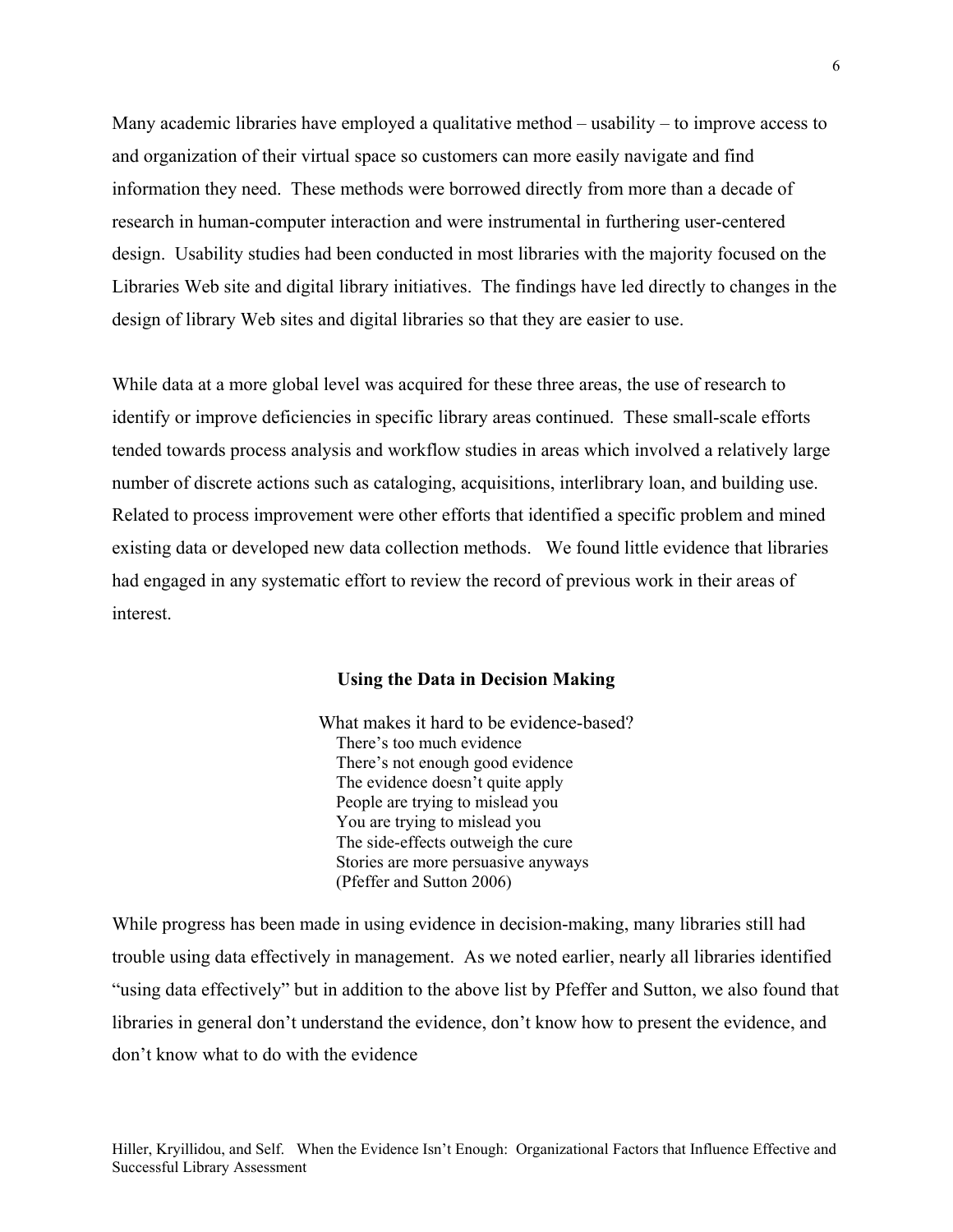We found few libraries had staff with sufficient skills to analyze data and present results. This was most apparent with LibQUAL $+^{TM}$  data where the majority of libraries relied on the mean scores provided by ARL with few having used more sophisticated analysis tools. We found it surprising that several libraries had never reported the results of this survey to staff or their broader community. Well perhaps not that surprising, since these results might be perceived under a negative light when viewed outside the context of peer comparisons. Another group of libraries have only put up the ARL produced institutional report on their Web site without any context or analysis.

While some librarians questioned its validity, qualitative data was used more often in decision making and for improvement. Such qualitative methods as suggestion boxes, survey comments, observations, usability, interviews, and focus groups tended to provide information that was easier to grasp, identified problem areas, and provided the context to understand issues. This made much it easier to effect change in such areas as facilities improvements, specific services and Web site redesign. Using sound qualitative research methods can override skepticism about "someone's opinion".

#### **Organizational Factors**

Given that organizational factors can be the most significant obstacles or enhancers of evidence-based practices, there has been the call for "dissemination research" that would bring more attention to the role of organizational life (Johnson and Austin 2006, p.86)

We found that most of the participating libraries were not organized in a manner that could easily identify research topics, prioritize them, develop and apply an appropriate research methodology, analyze and present results, and act upon those results. There was little evidence of a "research culture" or institutional research infrastructure that encouraged and supported data based decision making. That isn't surprising for libraries in general or non-profit social service organizations. Koufougiannakis and Crumley (2006) found that obstacles to research in libraries included funding, experience, time and support, access to research. Similarly, Hodson noted that in social service agencies, the major barriers to implementation of Evidence-Based Practice were: (a) lack of time to fulfill the EBP role, (b) isolation within their agencies in terms of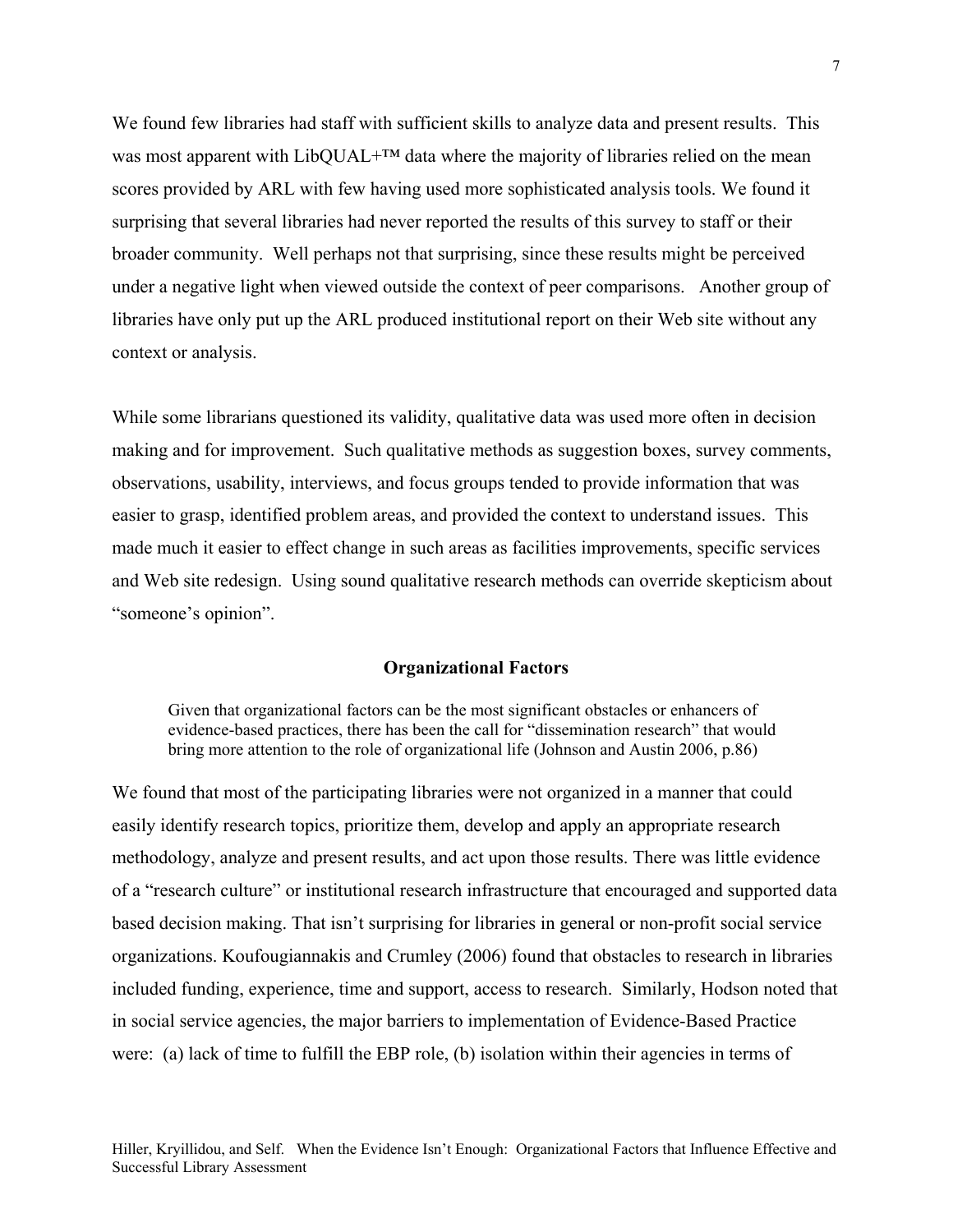driving EBP principles, (c) lack of resources, and (d) a lack of a sound knowledge base of relevant evidence. (Johnson and Austin, 2006, p.90)

In general, we found a number of library staff skeptical of quantitative or qualitative data from customers, preferring instead to rely on their own assumptions and past practices to make decisions. The lack of staff competencies in research methodology and data analysis contributed to this skepticism. Our library specific reports often noted the lack of baseline skills in these areas and recommended increasing the staff knowledge base as shown in these two separate recommendations:

While there is interest in doing good assessment, we found a need to raise the knowledge base of librarians and staff in such areas as research methodology and data analysis. Awareness and understanding of different methods is critical in taking a nuanced approach to assessment that produces results that can be used to demonstrate value and lead to improved services and programs.

As the assessment team develops expertise itself, it should see that other staff develop skills in certain techniques. The team might sponsor training sessions, taught by themselves or outside experts, in such topics as statistical procedures, statistical reliability and validity, survey construction, sampling techniques, focus groups, interviewing skills, and presentation of findings.

Where we did find research taking place there were few examples of an institutional research agenda that identified and prioritized needs and either coordinated or served as clearing-house for library-related research. More common, especially in libraries where librarians had faculty status, were individual research studies that were done primarily to support promotion and tenure decisions. We noted at one library:

The Library faculty have established an enviable record of high quality research and their efforts are well represented in noteworthy peer-reviewed publications. While library faculty should be free to pursue research areas of interest, the Library should establish opportunities and incentives to encourage convergence of faculty research abilities with areas of organizational research interest and need.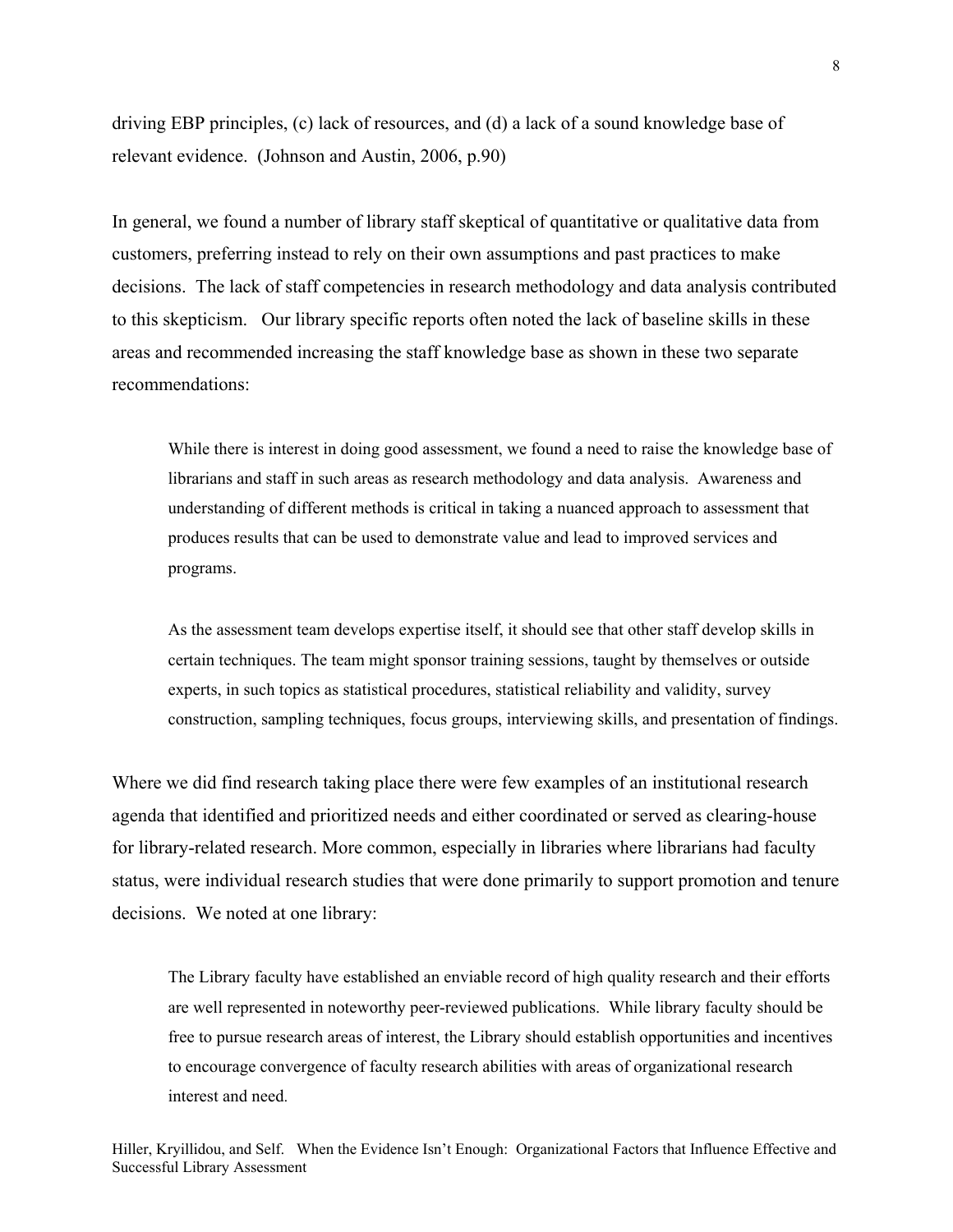The lack of a coordinated approach to research often results in a plethora of individual research studies, an over-reliance on surveys (especially with the advent of inexpensive Web surveys), and a lack of awareness of assessment activities in the library. At each library we visited we found instances of surveys conducted by members that our contact person and library administrators were not aware of. There is also another danger to survey proliferation as we noted at one library:

The Library has encouraged library faculty and staff to gather data using web survey tools. The campus support for survey design and implementation is rather informal, and there seems to be a belief that 'anyone can do a survey.' We applaud the efforts to gather customer information, but we disagree with the idea that surveys are easy and without cost. It is our view that surveys can do harm, if they are not designed properly. Simply doing too many customer surveys induces survey fatigue, making customers less likely to fill out future library surveys. Any survey that goes to customers has a cost for those customers—in time and annoyance. The Library needs to recognize this fact and spare its customers from survey overload.

It is difficult for library staff to engage in rigorous social science research given the lack of training, organizational infrastructure and support, and the time available to do such work. The primary work assignments of most librarians preclude extensive research and the applied nature of library management often requires information for decision-making within a short period of time. McKibbon (2006, p. 207) estimated "that it would take approximately 600 hours to complete a narrowly focused [systematic] review using a team of two to five reviewers." Few libraries can provide that amount of time. At one library we visited, the protocol was to use rigorous research methods to address specific issues or problems. When we asked how long it took from problem identification to problem resolution, the response was two years. That's too long for most libraries that operate in rapidly changing information and educational environments.

#### **CONCLUSION**

Clearly, a significant management research agenda remains to be answered within an evidence-based paradigm (Booth and Price, 2004, p. 207)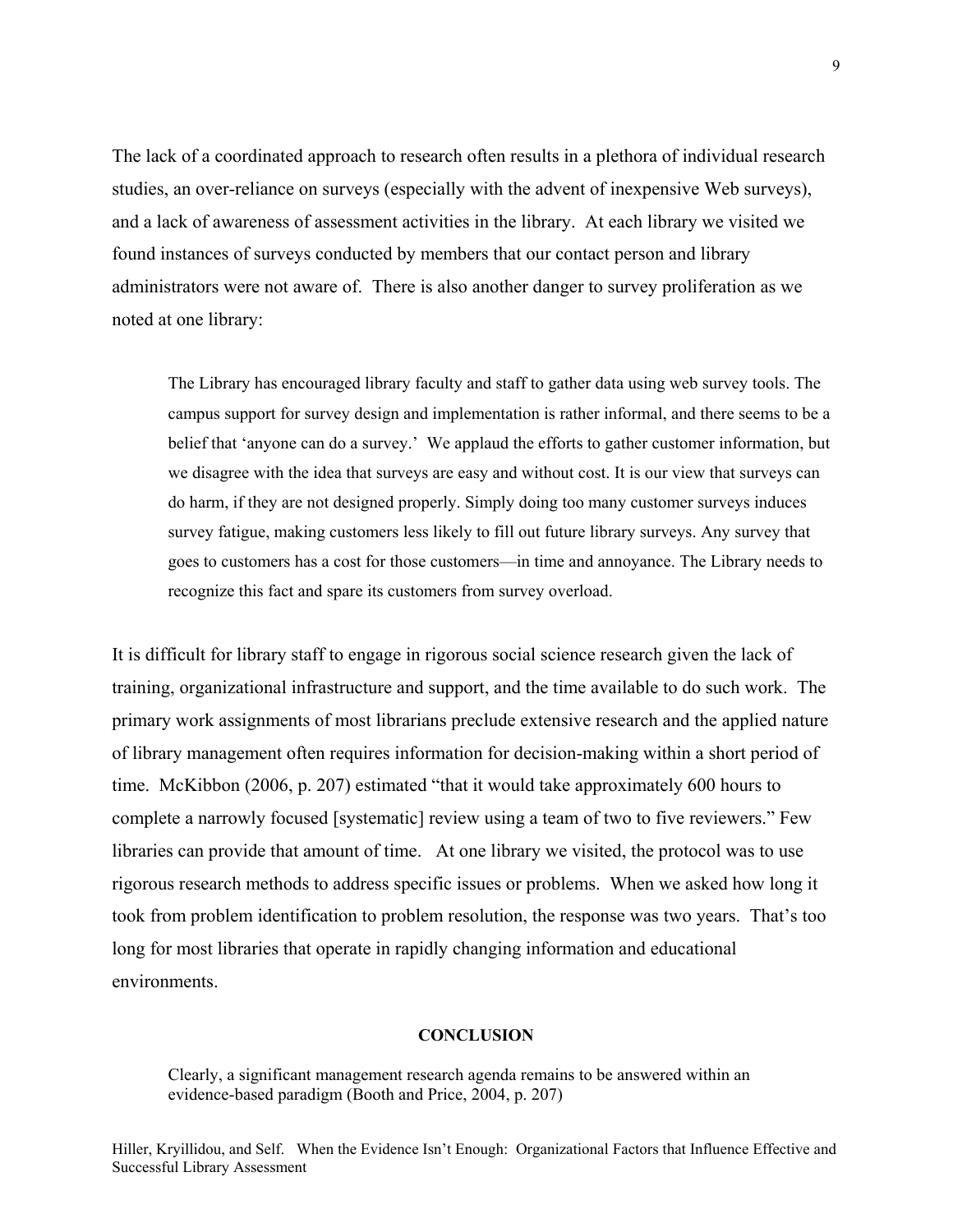Libraries have made some progress incorporating data in decision making and services improvement, but there is much work to be done. Koufougiannakis and Crumley (2006, p. 337) noted "that there is still a need to establish a solid evidence base in our profession." While the establishment of such an evidence base may remain elusive for a practitioner group such as librarians, there are steps that can be taken to provide a library organizational infrastructure and culture that is more receptive and supportive of good data acquisition, analysis, presentation and use. While leadership direction and support combined with a customer-centered organizational culture are the foundations for effective assessment and informed decision-making, other steps include:

- Establishing a formal assessment program
- Developing and defining an institutional research agenda
- Providing training in research methodology and assessment techniques
- Recognizing and promoting the value of using data in decision-making
- Partnering with others knowledgeable about the research process
- Achieving a balance between the research process and timeliness of management decisions
- Presenting and acting upon assessment results

Whether it is called assessment, evaluation or evidence-based practice, the desired goal for library decision-making is that "The best available evidence, moderated by user needs and preferences, is applied to improve the quality of professional judgements." (McKibbon as quoted in Booth and Brice, 2004, p.7).

### **REFERENCES**

Booth, A, and Brice, A. (2004) *Evidence-Based Practice for Information Professionals: A Handbook.* Facet Publishing, London.

Cook, C. and Heath, F. (2001) Users' perceptions of library service quality: A